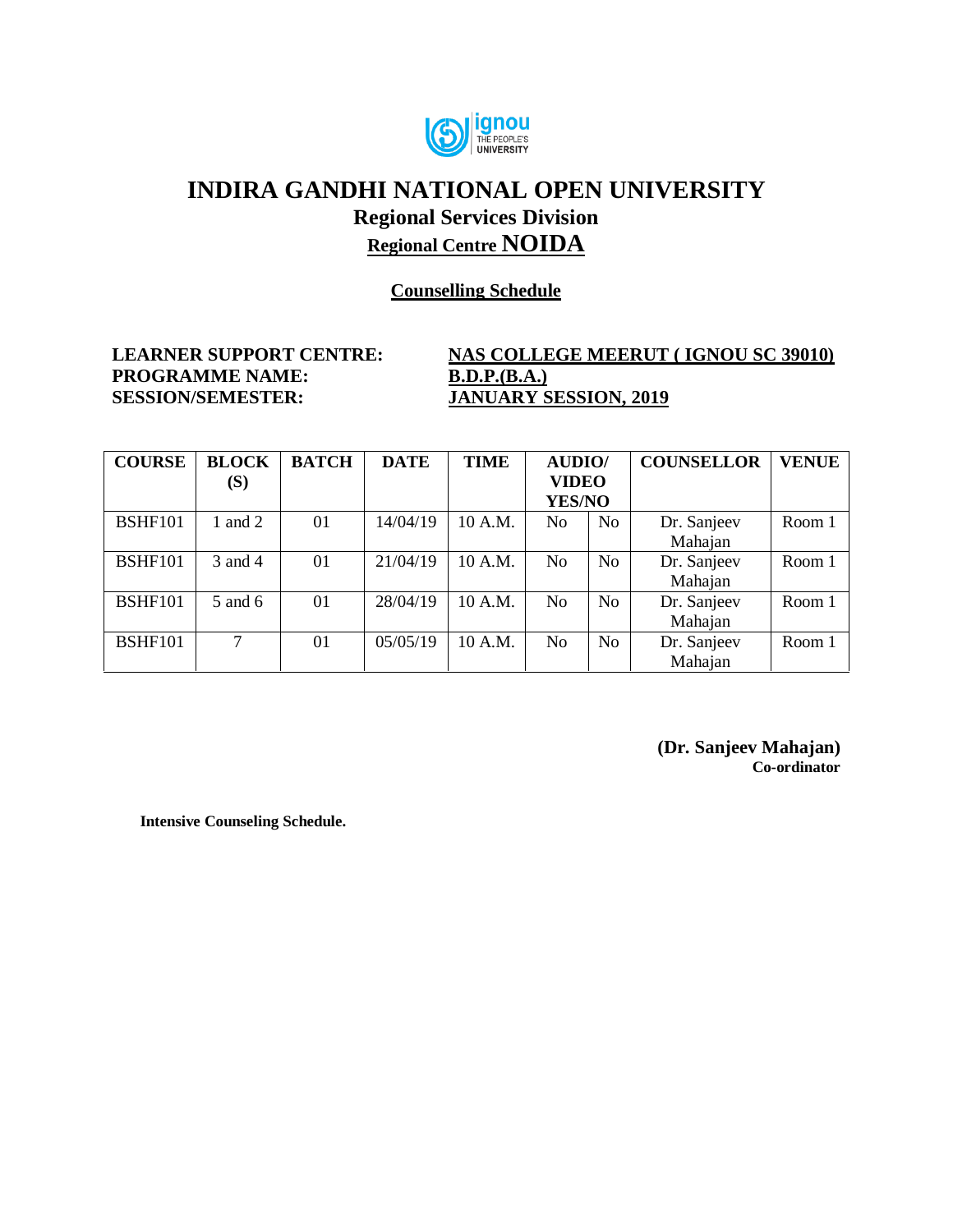

**Counselling Schedule**

**PROGRAMME NAME: B.D.P.(B.A.) SESSION/SEMESTER: JANUARY SESSION, 2019**

# **LEARNER SUPPORT CENTRE: NAS COLLEGE MEERUT ( IGNOU SC 39010)**

| <b>COURSE</b> | <b>BLOCK</b><br>(S) | <b>BATCH</b> | <b>DATE</b> | <b>TIME</b> | <b>AUDIO</b> /<br><b>VIDEO</b> |                | <b>COUNSELLOR</b> | <b>VENUE</b> |
|---------------|---------------------|--------------|-------------|-------------|--------------------------------|----------------|-------------------|--------------|
|               |                     |              |             |             | <b>YES/NO</b>                  |                |                   |              |
| $FHD - 2$     | and 2               | 01           | 14/04/19    | 12.30N      | No.                            | No             | Dr. Kavishri      | Room 2       |
|               |                     |              |             |             |                                |                | Jaiswal           |              |
| $FHD - 2$     | 3 and 4             | 01           | 21/04/19    | 12.30N      | No.                            | N <sub>0</sub> | Dr. Kavishri      | Room 2       |
|               |                     |              |             |             |                                |                | Jaiswal           |              |

**(Dr. Sanjeev Mahajan) Co-ordinator**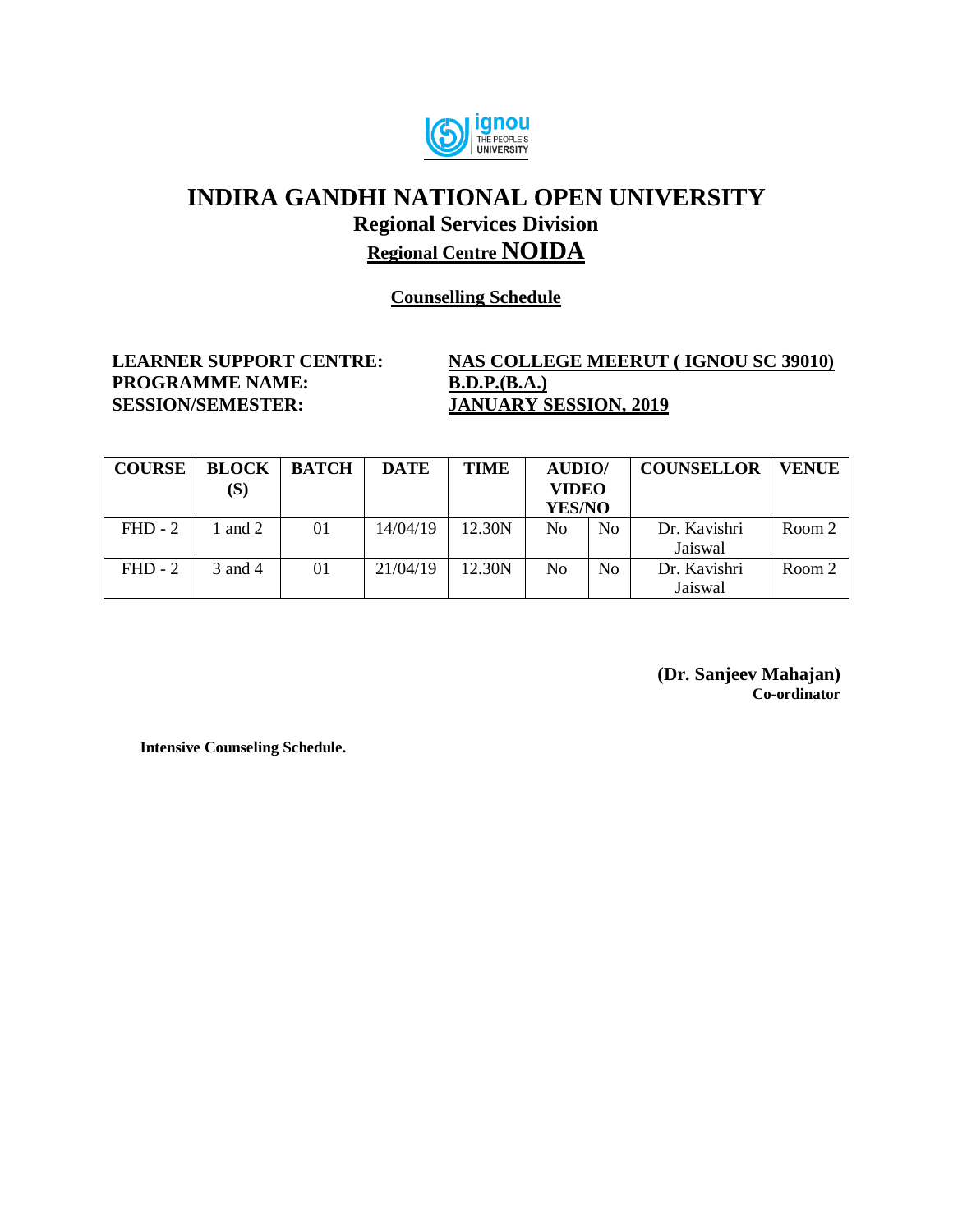

**Counselling Schedule**

**PROGRAMME NAME: B.D.P.(B.A.)**<br>**SESSION/SEMESTER: JANUARY S** 

# **LEARNER SUPPORT CENTRE: NAS COLLEGE MEERUT ( IGNOU SC 39010) JANUARY SESSION, 2019**

| <b>COURSE</b> | <b>BLOCK</b><br>$(\mathbf{S})$ | <b>BATCH</b> | <b>DATE</b> | <b>TIME</b> | <b>AUDIO</b> /<br>VIDEO<br>YES/NO |                | <b>COUNSELLOR</b> | <b>VENUE</b> |
|---------------|--------------------------------|--------------|-------------|-------------|-----------------------------------|----------------|-------------------|--------------|
| $FEG-1$       | and 2                          | 01           | 14/04/19    | 12.30N      | No                                | No             | Dr. Malti Sharma  | Room,        |
| FEG -1        | 3 and 4                        | 01           | 21/04/19    | 12.30N      | No                                | N <sub>0</sub> | Dr. Malti Sharma  | Room         |

**(Dr. Sanjeev Mahajan) Co-ordinator**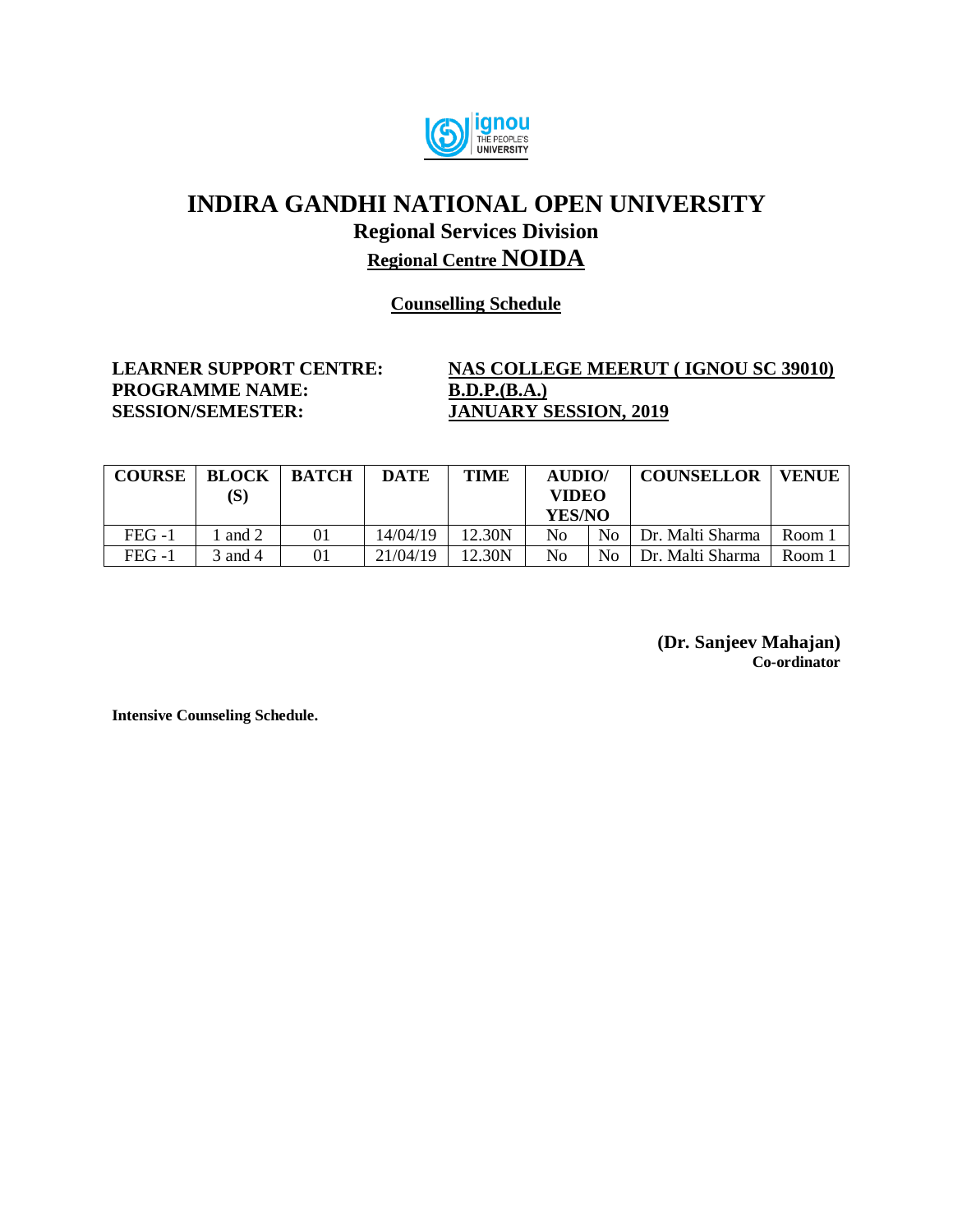

#### **Counselling Schedule**

**PROGRAMME NAME: B.D.P.(B.A.) SESSION/SEMESTER: JANUARY SESSION, 2019**

**LEARNER SUPPORT CENTRE: NAS COLLEGE MEERUT ( IGNOU SC 39010)**

| <b>COURSE</b>   | <b>BLOCK</b><br>$(\mathbf{S})$ | <b>BATCH</b> | <b>DATE</b> | <b>TIME</b> | <b>AUDIO</b> /<br><b>VIDEO</b> |                | <b>COUNSELLOR</b> | <b>VENUE</b> |
|-----------------|--------------------------------|--------------|-------------|-------------|--------------------------------|----------------|-------------------|--------------|
|                 |                                |              |             |             | <b>YES/NO</b>                  |                |                   |              |
| <b>BHDF</b> 101 | 1 and 2                        | 01           | 28/04/19    | 12.30N      | No                             | N <sub>o</sub> | Dr. Kavishri      | Room 2       |
|                 |                                |              |             |             |                                |                | Jaiswal           |              |
| <b>BHDF</b> 101 | 3 and 4                        | 01           | 05/05/19    | 12.30N      | No                             | N <sub>0</sub> | Dr. Kavishri      | Room 2       |
|                 |                                |              |             |             |                                |                | Jaiswal           |              |

**(Dr. Sanjeev Mahajan) Co-ordinator**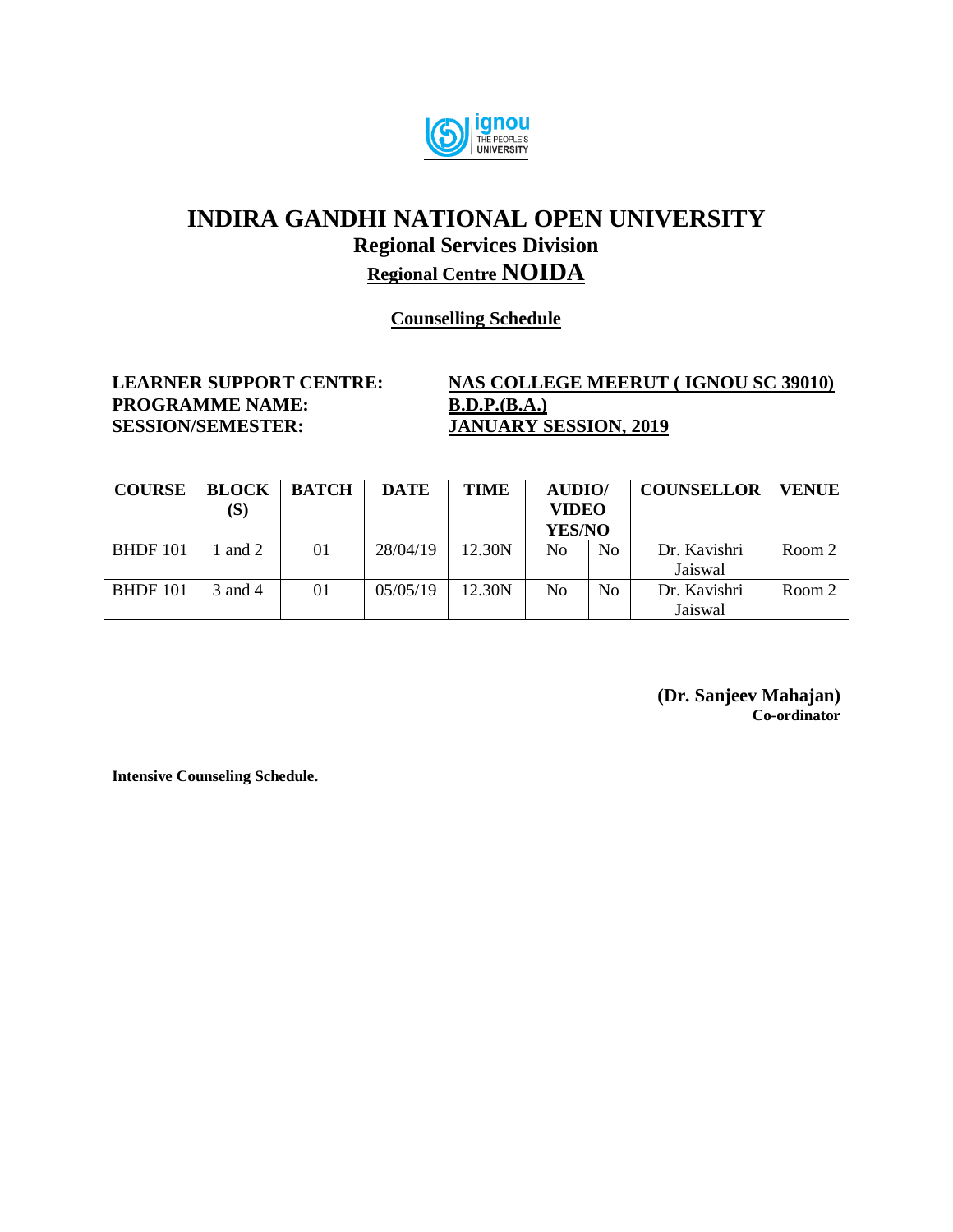

#### **Counselling Schedule**

**PROGRAMME NAME: B.D.P.(B.A.) SESSION/SEMESTER: JANUARY SESSION, 2019**

**LEARNER SUPPORT CENTRE: NAS COLLEGE MEERUT ( IGNOU SC 39010)**

| <b>COURSE</b>    | <b>BLOCK</b><br>$(\mathbf{S})$ | <b>BATCH</b> | <b>DATE</b> | <b>TIME</b> | AUDIO/<br><b>VIDEO</b><br>YES/NO |    | <b>COUNSELLOR</b> | <b>VENUE</b> |
|------------------|--------------------------------|--------------|-------------|-------------|----------------------------------|----|-------------------|--------------|
| FEG <sub>2</sub> | and 2                          | 01           | 28/04/19    | 12.30N      | No                               | No | Dr. Malti Sharma  | Room 1       |
| FEG <sub>2</sub> | 3 and 4                        | 01           | 05/05/19    | 12.30N      | No                               | No | Dr. Malti Sharma  | Room 1       |

**(Dr. Sanjeev Mahajan) Co-ordinator**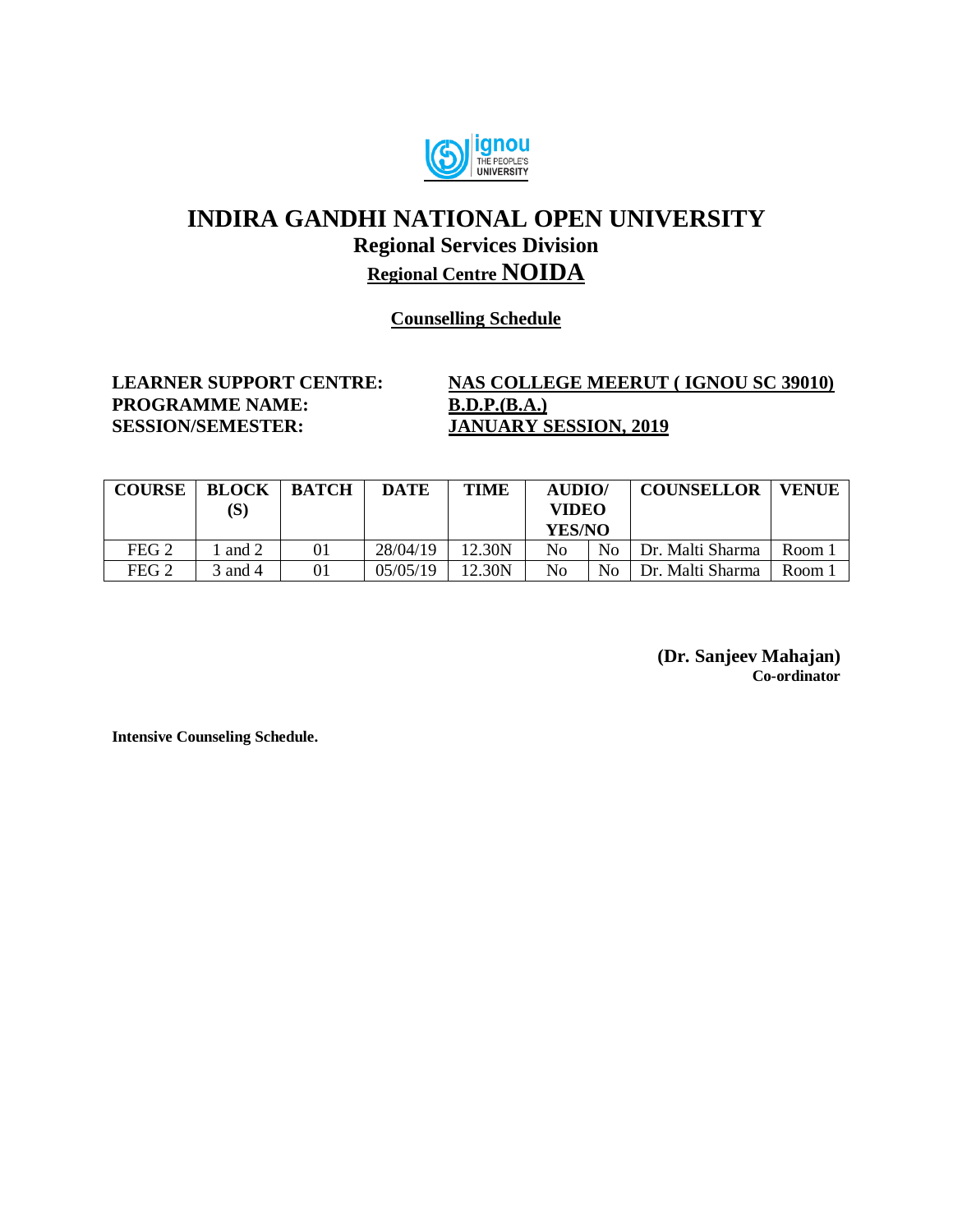

#### **Counselling Schedule**

#### **LEARNER SUPPORT CENTRE: NAS COLLEGE MEERUT ( IGNOU SC 39010) PROGRAMME NAME: MASTER OF ARTS IN POLITICAL SCIENCE (MPS) SESSION/SEMESTER: JANUARY SESSION, 2019**

| <b>COURSE</b>    | <b>BLOCK</b> | <b>BATCH</b> | <b>DATE</b> | <b>TIME</b> | <b>AUDIO/</b>  |                | <b>COUNSELLOR</b> | <b>VENUE</b>      |
|------------------|--------------|--------------|-------------|-------------|----------------|----------------|-------------------|-------------------|
|                  | (S)          |              |             |             | <b>VIDEO</b>   |                |                   |                   |
|                  |              |              |             |             | <b>YES/NO</b>  |                |                   |                   |
| MPS <sub>1</sub> | Book 1       | 01           | 14/04/19    | 10 A.M.     | N <sub>0</sub> | N <sub>0</sub> | Dr. Sadhana       | Room <sub>3</sub> |
|                  |              |              |             |             |                |                | Chaturvedi        |                   |
| MPS 1            | Book 1       | 01           | 21/04/19    | 10 A.M.     | N <sub>o</sub> | N <sub>o</sub> | Dr. Sadhana       | Room 3            |
|                  | and 2        |              |             |             |                |                | Chaturvedi        |                   |
| MPS 1            | Book 2       | 01           | 28/04/19    | 10 A.M.     | N <sub>o</sub> | No             | Dr. Sadhana       | Room 3            |
|                  |              |              |             |             |                |                | Chaturvedi        |                   |
| MPS <sub>2</sub> | Book 1       | 01           | 05/05/19    | 10 A.M.     | N <sub>o</sub> | N <sub>o</sub> | Dr. Anuradha      | Room 3            |
|                  |              |              |             |             |                |                | Singh             |                   |
| MPS <sub>2</sub> | Book 1       | 01           | 12/05/19    | 10 A.M.     | No             | No             | Dr. Anuradha      | Room 3            |
|                  | and 2        |              |             |             |                |                | Singh             |                   |
| MPS <sub>2</sub> | Book 2       | 01           | 19/05/19    | 10 A.M.     | N <sub>o</sub> | No             | Dr. Anuradha      | Room 3            |
|                  |              |              |             |             |                |                | Singh             |                   |
| MPS <sub>3</sub> | Book 1       | 01           | 26/05/19    | 10 A.M.     | N <sub>0</sub> | No             | Dr. Sadhana       | Room 3            |
|                  |              |              |             |             |                |                | Chaturvedi        |                   |
| MPS <sub>3</sub> | Book 1       | 01           | 02/06/19    | 10 A.M.     | N <sub>o</sub> | No             | Dr. Sadhana       | Room 3            |
|                  | and 2        |              |             |             |                |                | Chaturvedi        |                   |
| MPS <sub>3</sub> | Book 2       | 01           | 09/06/19    | 10 A.M.     | N <sub>o</sub> | N <sub>o</sub> | Dr. Sadhana       | Room 3            |
|                  |              |              |             |             |                |                | Chaturvedi        |                   |
| MPS 4            | Book 1       | 01           | 16/06/19    | 10 A.M.     | N <sub>o</sub> | N <sub>o</sub> | Dr. Anuradha      | Room 3            |
|                  |              |              |             |             |                |                | Singh             |                   |
| MPS 4            | Book 1       | 01           | 23/06/19    | 10 A.M.     | N <sub>o</sub> | N <sub>o</sub> | Dr. Anuradha      | Room 3            |
|                  | and 2        |              |             |             |                |                | Singh             |                   |
| MPS 4            | Book 2       | 01           | 30/06/19    | 10 A.M.     | N <sub>o</sub> | N <sub>o</sub> | Dr. Anuradha      | Room 3            |
|                  |              |              |             |             |                |                | Singh             |                   |

**(Dr. Sanjeev Mahajan) Co-ordinator**